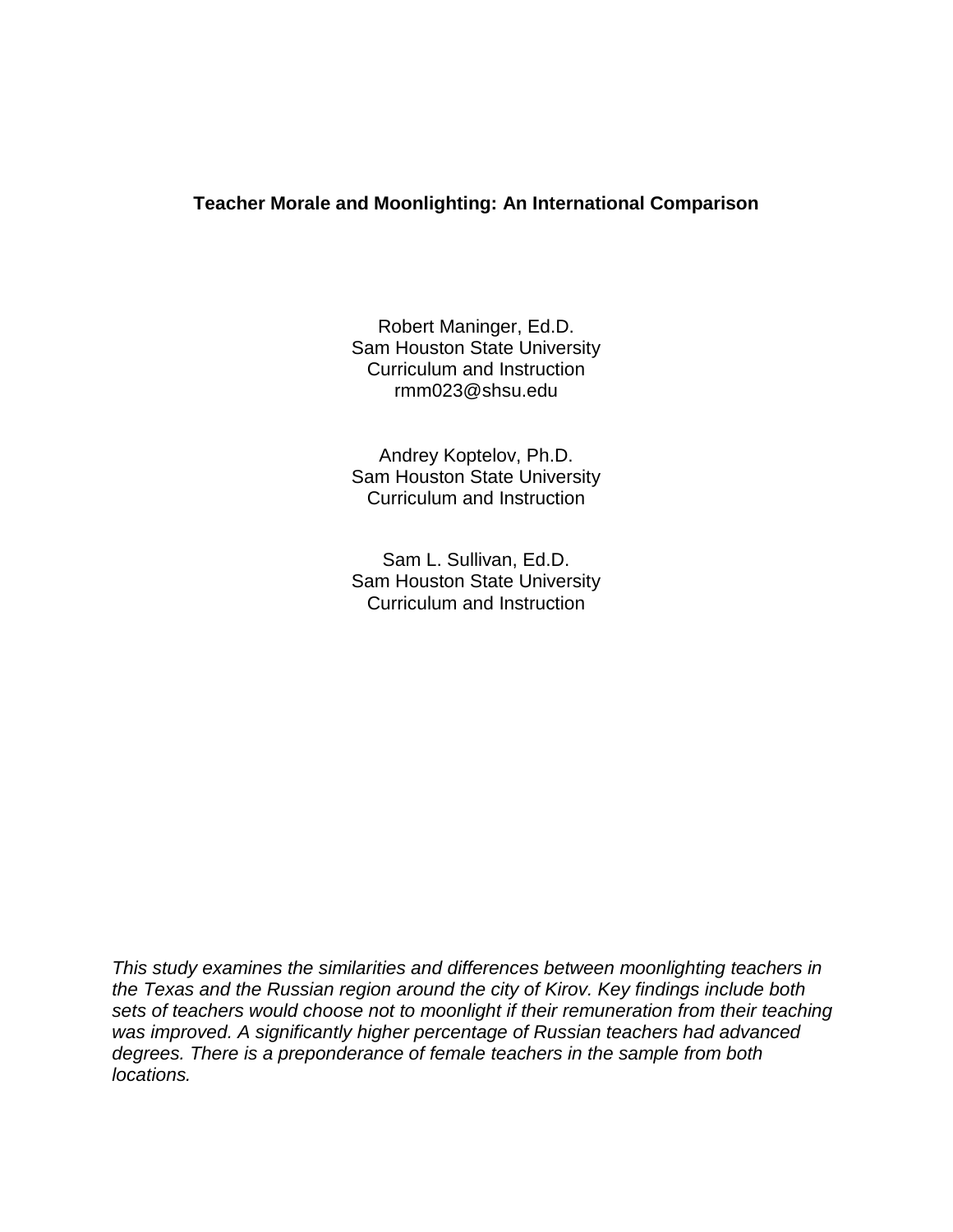## **Introduction**

There are few studies that have investigated the phenomenon of teacher moonlighting (part time work held concurrently with a full time teaching position), but some report that it is a common occurrence (Maninger, Edgington, Johnson, Sullivan, & Rice, 2011; Bell & Roach, 1988; Bobbitt, 1988; Maddux, 1980). There is much more in the literature with regards to teacher morale. This study hopes to be the first of many that takes an in-depth look at comparisons between American teachers (in this specific case, teachers in the state of Texas) and Russian teachers.

Teachers lead all occupational groups in holding moonlighting jobs. One study of second-job-participation found that an average of 4.8% of all employed workers held more than one job (Wisniewski & Kleine, 1984). Studies of teachers and moonlighting reveal numbers that range from 15 to 72% of public school teachers hold moonlighting jobs (Hilty, 2008; Bobbitt, 1988, 1990; Bell & Roach, 1988; Wisniewski & Kleine, 1984). The morale of teachers has been on a decline for more than thirty years (Maninger, Edgington, Johnson, Sullivan, & Rice, 2011).

This current study was the seventeenth in a series of biennial surveys of Texas Public school teachers conducted by the authors and sponsored by Texas State Teachers' Association (TSTA). This year the authors made the decision to include a group of Russian educators from the area around Kirov, Russia. The intent of this research is to compare the findings between the two regions.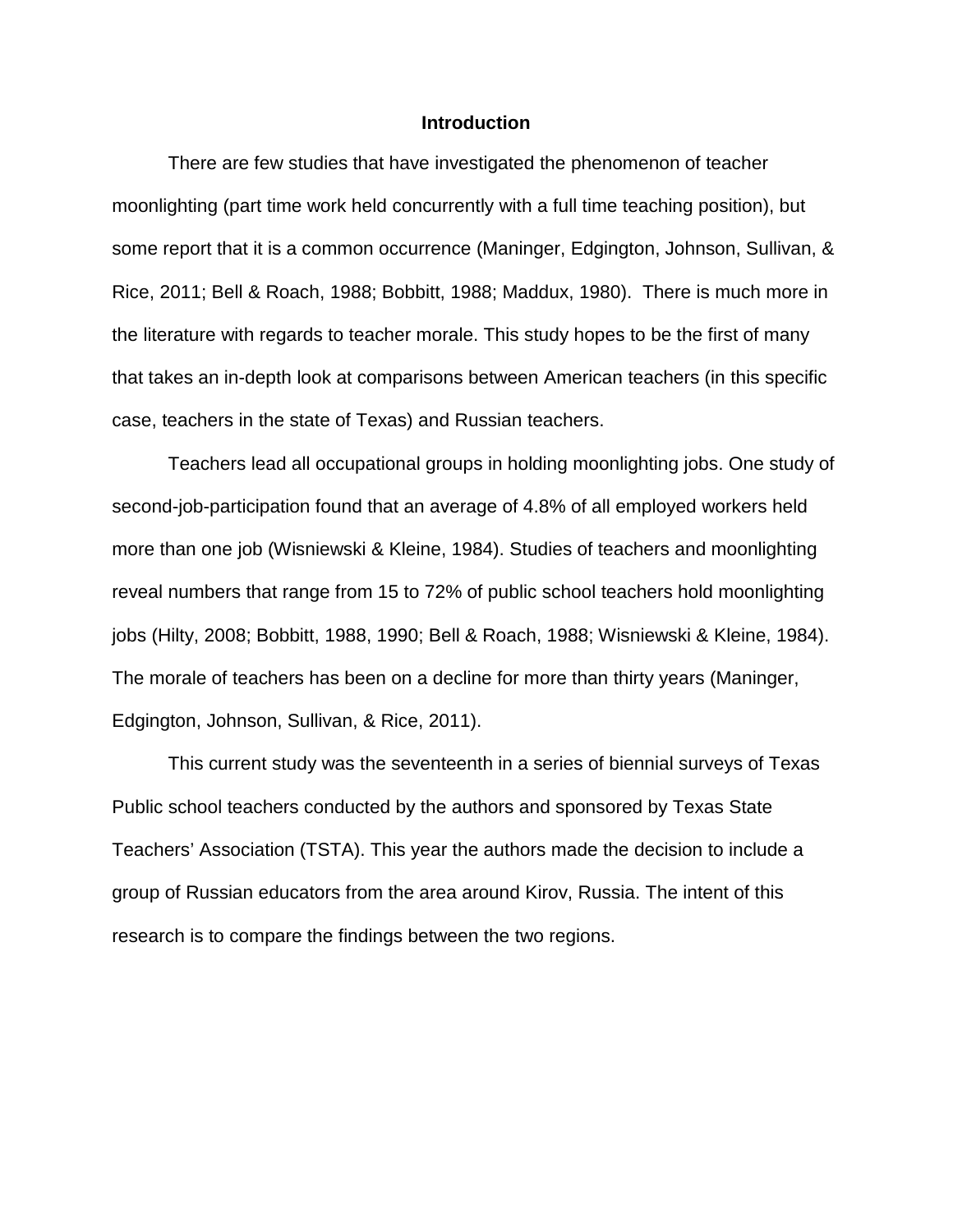## **Methodology**

The participants in this study consisted of a representative sample of public school teachers PK-12 in the state of Texas and in the Kirov, Russian region. A survey was released to a random sample of at least 8,000 teachers who are members of the Texas State Teachers' Association (TSTA), with a return of 306. The same survey was translated into Russian by one of the authors and offered to over 250 teachers in Russia, with a return of 61. The results were then translated back into English for comparison and interpretation.

The first section of the survey asked participants to indicate their age, gender, marital status, employment of their spouse (if applicable), highest degree, major breadwinner in the household, type of district in which they teach, grade level they taught, years of experience, and salary. The second section recorded various working conditions in their workplace, including discipline and morale questions. The third section of the instrument was devoted to questions about their moonlighting practices if they worked outside the classroom. Some survey questions were singular choice items, some were multiple item selection questions, and others were short answer items.

## **Results**

#### **Descriptive Statistics**

The survey indicated that the "average" teacher in Texas is a 49 year-old female who is married, holds a Bachelor's degree, teaches elementary education in an urban setting, is the major bread winner for the family, and has 17 years of experience. While the "average" Russian teacher is a 49 year-old female who is married, holds a Master's degree, teaches elementary education in an urban setting, and has 16 years of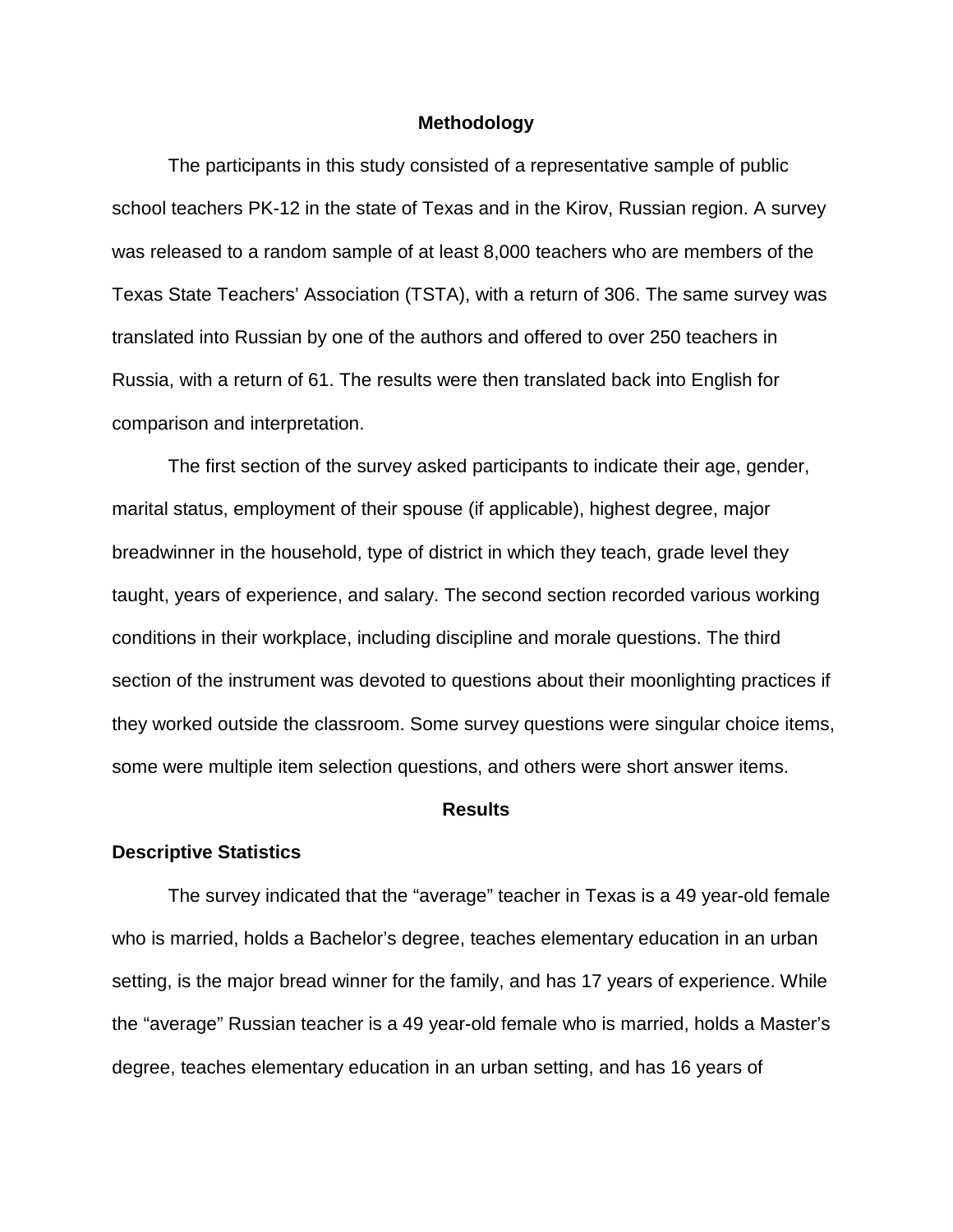experience. That alone sets a tone for the number of similarities, as well as a few differences.

# **Similarities**

The number of teachers that reported they were married was very similar. Texas teachers reported that 70% were married while Russian teachers reported that 62% were married. The highest percentage of participants reported that they were elementary teachers (46% Texas and 41% Russian). Years of experience, on average, was also very similar. Texas teachers reported 17 years of experience and Russians reported 16 years of experience. Gender was similar, but somewhat higher for the Russian teachers. Texas teachers were 80% female, while Russian teachers were 92% female. Both the Texas teachers and the Russian teachers are involved in moonlighting practices (30% of Texas teachers and 48% of Russian teachers). Plus, both pools of participants reported a realization that they would like to stop their moonlighting practices (83% of the Texas teachers and 86% of the Russian teachers) if their salaries could be raised to compensate for the difference.

## **Differences**

The Russian teachers reported having, on average, more education (90% of Russian teachers hold a Master's degree and 40% of Texas teachers hold a Master's degree). Interestingly enough the same statistic holds true for the number of urban teachers (40% in Texas and 90% in Russia). The Russians reported that 89% of their spouses work outside the home, while Texas teachers reported 64% of their spouses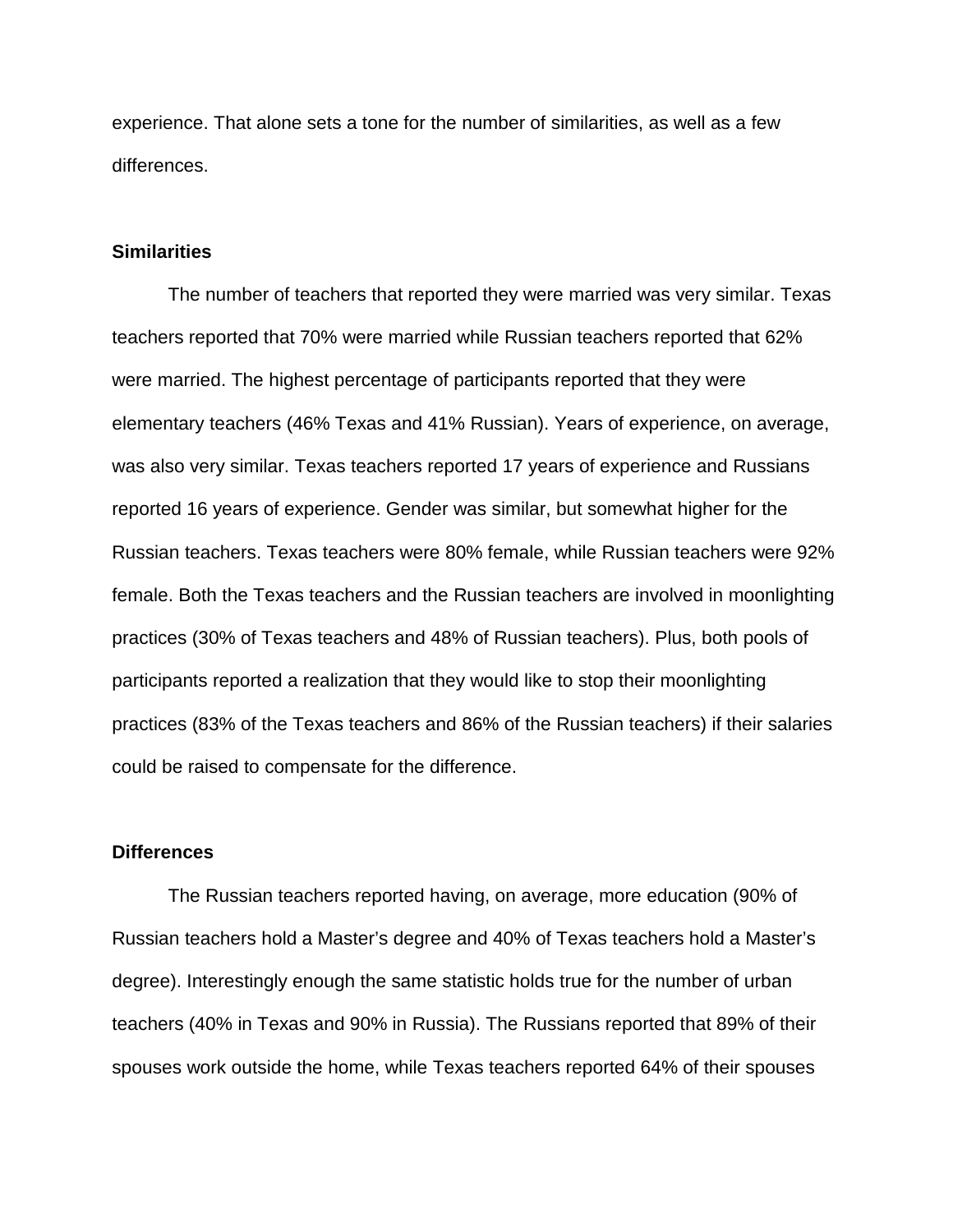work. Texas teachers identifying themselves as seriously considering leaving the teaching profession out-paced their Russian counterparts 60% as compared to 39%. Both populations reported that discipline and paperwork were the worst problems in their schools. However it was in opposite order. The Texas teachers reported discipline at 49% and paperwork at 28%, while the Russian teachers reported paperwork at 61% and discipline at 28%.

There was a large difference in the reported annual salary for each group. The Texas teachers reported an average annual salary at \$50,967 while the Russian teachers reported an annual salary at \$4,800. There is an explanation for this large difference.

- 1. In Russia, there is no need to buy medical insurance because the basic medical expenses are covered by the government.
- 2. Taxes on property are very low and in some cases may not exist. This is because property value was established when the country was a part of the USSR and in most of the places, it is still the same. For instance, property taxes on a one bedroom apartment in Moscow could be about \$100 a year. As it is known, Moscow is one the most expensive cities in the world to live in.
- 3. Some/most teachers live in apartments or homes that they or their parents received earlier from the government during the time of the Soviet Union and they do not have any mortgage to pay for it.
- 4. Car insurance is much lower in Russia than in the United States.
- 5. In relationship to the cost of living, a teacher's salary in Russia is much lower than a teacher's salary in the United States.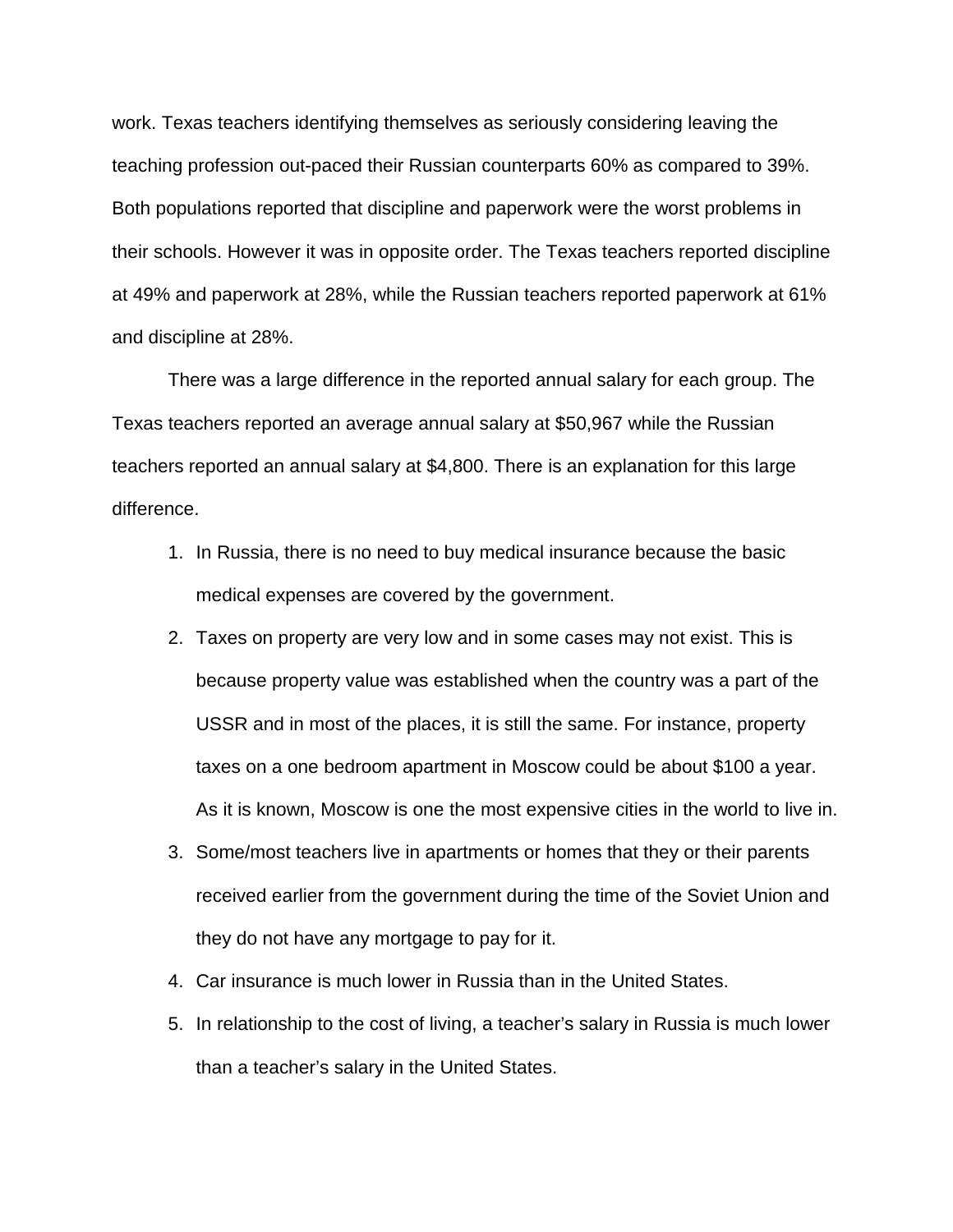## **Discussion**

This study explored relationships between teachers' self-reported moonlighting practices and morale issues as reported by two completely different population pools. One group of teachers reporting were from the state of Texas in the United States, while the other population was from the region around and including Kirov, Russia.

One item that stands out is the preponderance of females in the teaching profession. Is that possibly because salaries are so low that a one bread winner can no longer support a family? Is that the reason a high percentage of respondents reported that both spouses work and also moonlighted? Or are there other reasons not discernible that lead to this disproportionate balance of the gender in the teaching profession?

Another item that stands out with the Texas teacher data is the amount of money earned in a moonlighting job, \$5931, and what respondents said would take for them to quit moonlighting (\$9,188). If salaries were raised to that level would this effectively reduce the moonlighting rate to those of other occupations? Would a raise of this amount (which would only place the state of Texas, salary-wise, in the top half in the nation) allow these teachers more time to spend on their planning and instruction, making them better teachers? They self-report at 83% that the answer to that would be, yes.

It was also very interesting to compare the similarities between the two countries and note similar issues were present in both countries and the similarities in the characteristics of the teachers who responded. There were some differences in salary and educational level, but the similarities far outweighed the differences. For example,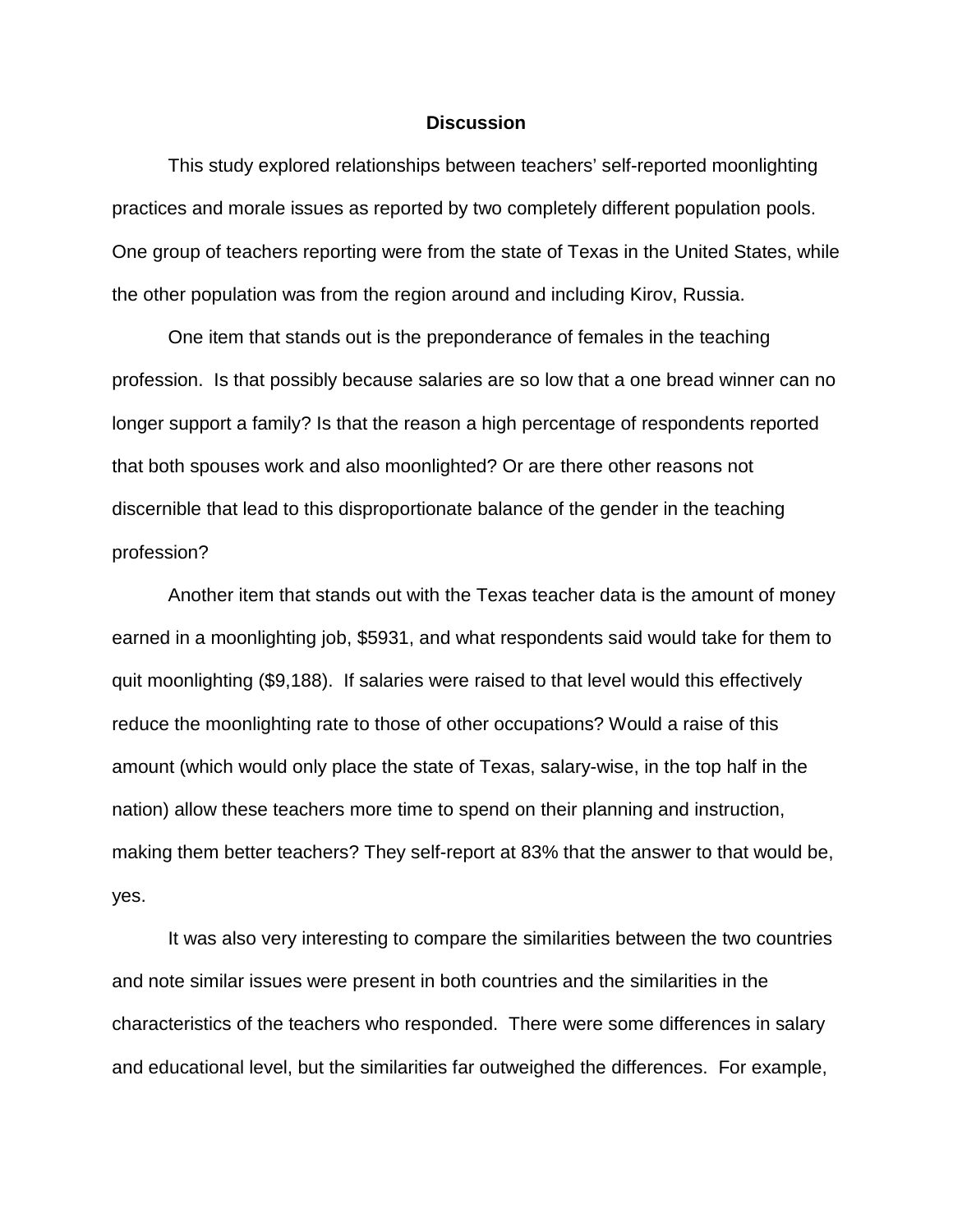teachers in both countries agreed that moonlighting affected their teaching performance, yet felt they had no choice but to continue.